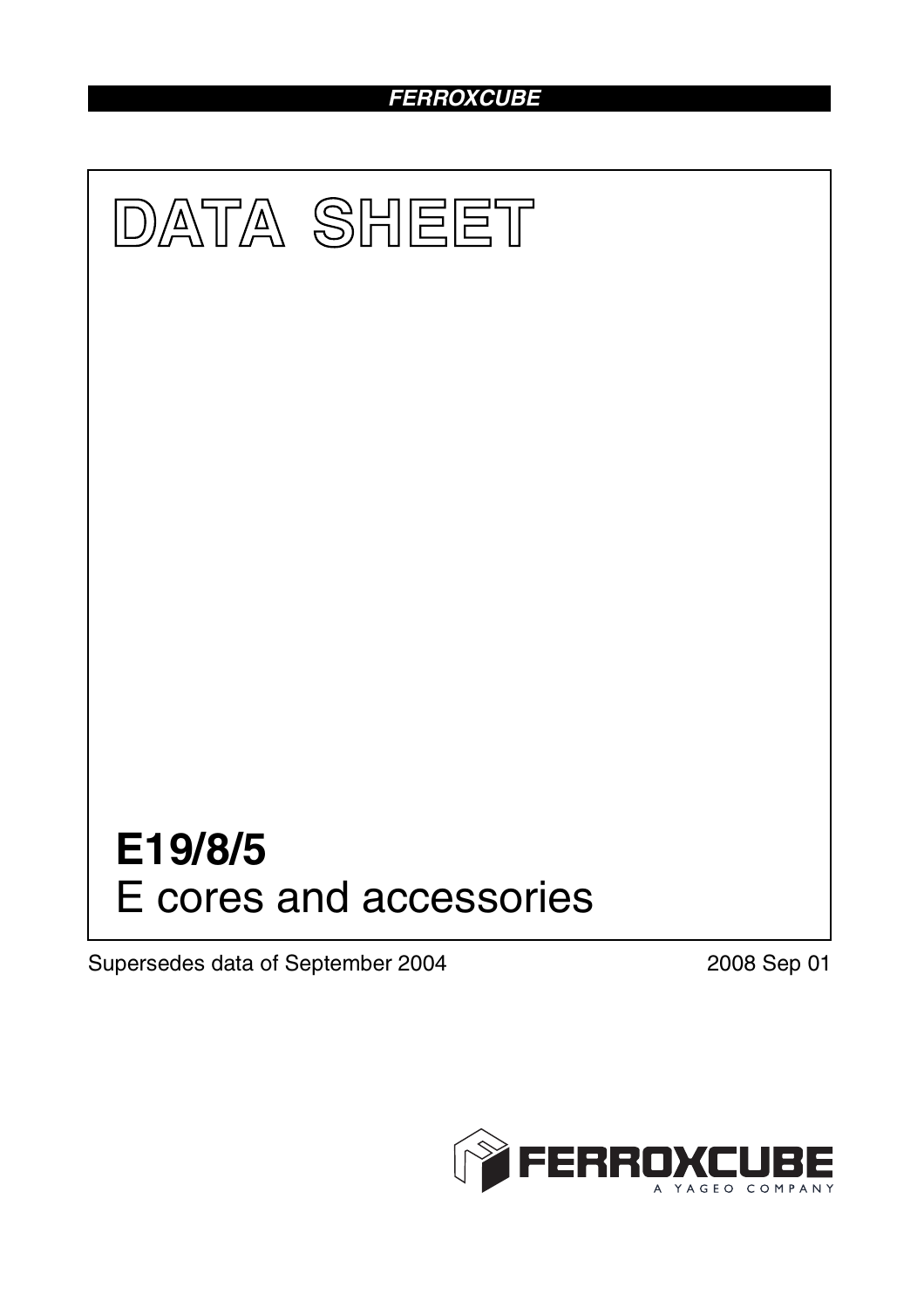### E cores and accessories E cores and accessories E cores and accessories

# (813E187)

### **CORE SETS**

### **Effective core parameters**

| <b>SYMBOL</b> | <b>PARAMETER</b>  | <b>VALUE</b>  | <b>UNIT</b>     |
|---------------|-------------------|---------------|-----------------|
| $\Sigma(I/A)$ | core factor (C1)  | 1.77          | $mm-1$          |
| $V_{e}$       | effective volume  | 900           | mm <sup>3</sup> |
| $I_e$         | effective length  | 39.9          | mm              |
| $A_{\rm e}$   | effective area    | 22.6          | mm <sup>2</sup> |
| <b>\</b> min  | minimum area      | 22.1          | mm <sup>2</sup> |
| m             | mass of core half | $\approx 2.3$ | g               |



#### **Core halves**

 $A_L$  measured in combination with a non-gapped core half, clamping force for  $A_L$  measurements, 20 ±10 N.

| <b>GRADE</b> | $A_{L}$<br>(nH) | $\mu_{\mathbf{e}}$ | <b>AIR GAP</b><br>$(\mu m)$ | <b>TYPE NUMBER</b> |
|--------------|-----------------|--------------------|-----------------------------|--------------------|
| 3C81         | 63 $\pm$ 5%     | $\approx 88$       | $\approx 650$               | E19/8/5-3C81-A63   |
|              | $100 + 8%$      | $\approx$ 140      | $\approx 350$               | E19/8/5-3C81-A100  |
|              | $160 + 8%$      | $\approx 225$      | $\approx 200$               | E19/8/5-3C81-A160  |
|              | $250 \pm 15\%$  | $\approx$ 350      | $\approx$ 110               | E19/8/5-3C81-A250  |
|              | $315 + 15%$     | $\approx 440$      | $\approx 80$                | E19/8/5-3C81-A315  |
|              | 1500 ±25%       | $\approx$ 2110     | $\approx 0$                 | E19/8/5-3C81       |
| 3C90         | $63 + 5%$       | $\approx 88$       | $\approx 640$               | E19/8/5-3C90-A63   |
|              | $100 + 8%$      | $\approx$ 140      | $\approx 350$               | E19/8/5-3C90-A100  |
|              | $160 + 8%$      | $\approx 225$      | $\approx$ 190               | E19/8/5-3C90-A160  |
|              | 250 ±15%        | $\approx 350$      | $\approx$ 110               | E19/8/5-3C90-A250  |
|              | $315 + 15%$     | $\approx 440$      | $\approx 80$                | E19/8/5-3C90-A315  |
|              | 1170 ±25%       | $\approx$ 1650     | $\approx 0$                 | E19/8/5-3C90       |
| 3C91<br>des  | 1500 ± 25%      | $\approx$ 2110     | $\approx 0$                 | E19/8/5-3C91       |
| 3C92<br>des  | $900 + 25%$     | $\approx$ 1260     | $\approx 0$                 | E19/8/5-3C92       |
| 3C94         | 1170 ±25%       | $\approx 1650$     | $\approx 0$                 | E19/8/5-3C94       |
| 3C96<br>des  | 1000 ±25%       | $\approx$ 1400     | $\approx 0$                 | E19/8/5-3C96       |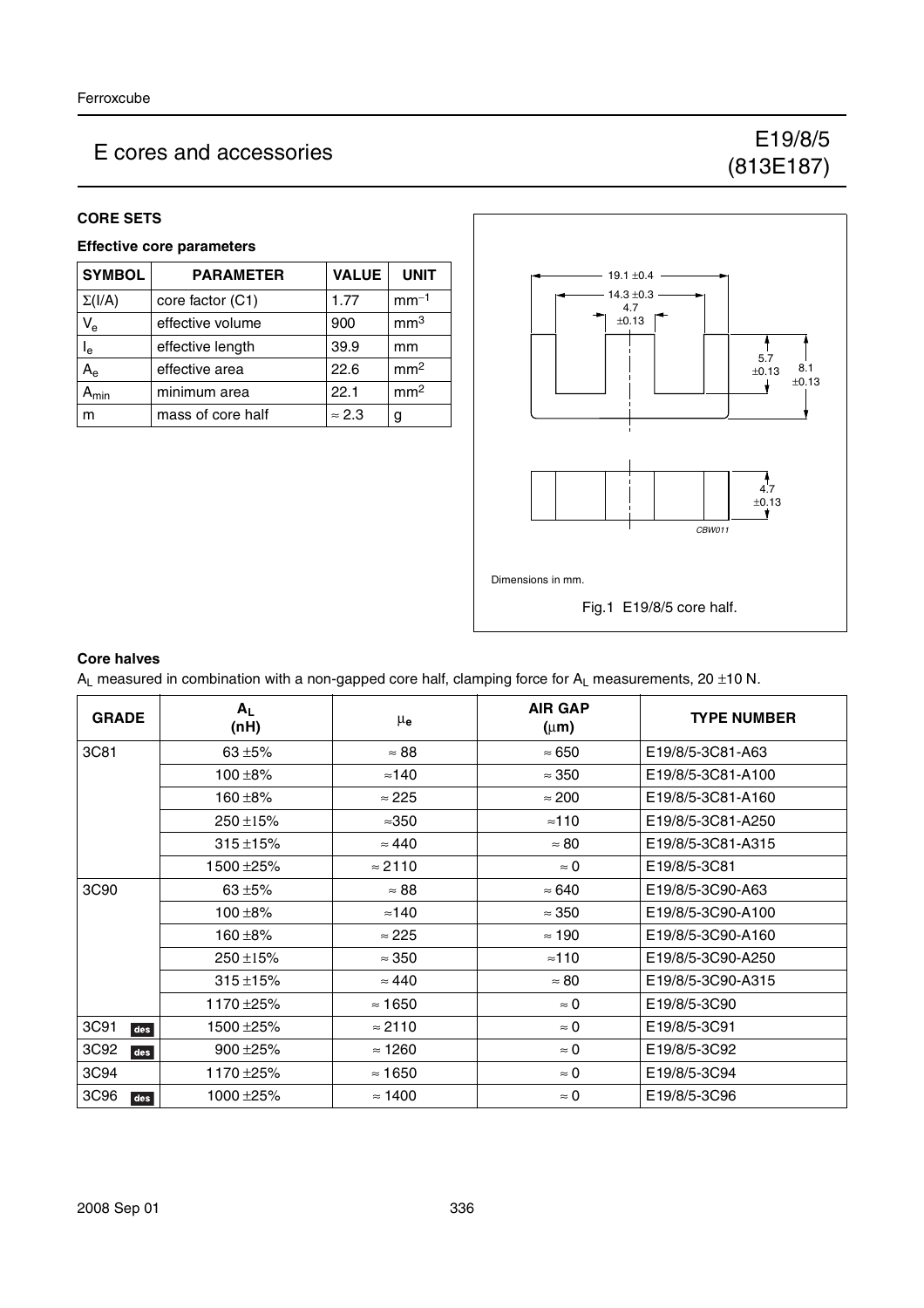### E cores and accessories Energy and accessories Energy E19/8/5

## (813E187)

| <b>GRADE</b> | $A_L$<br>(nH) | μ <sub>e</sub> | <b>AIR GAP</b><br>$(\mu m)$ | <b>TYPE NUMBER</b> |
|--------------|---------------|----------------|-----------------------------|--------------------|
| 3F3          | $63 + 5%$     | $\approx 88$   | $\approx 640$               | E19/8/5-3F3-A63    |
|              | $100 + 8%$    | $\approx$ 140  | $\approx 330$               | E19/8/5-3F3-A100   |
|              | 160 $\pm$ 8%  | $\approx$ 225  | $\approx$ 190               | E19/8/5-3F3-A160   |
|              | $250 + 15%$   | $\approx 350$  | $\approx$ 110               | E19/8/5-3F3-A250   |
|              | $315 + 15%$   | $\approx 440$  | $\approx 80$                | E19/8/5-3F3-A315   |
|              | 1000 ± 25%    | $\approx$ 1400 | $\approx 0$                 | E19/8/5-3F3        |
| 3F35<br>des  | $810 + 25%$   | $\approx$ 1140 | $\approx 0$                 | E19/8/5-3F35       |

### **Core halves of high permeability grades**

Clamping force for  $A_L$  measurements, 20  $\pm$ 10 N.

| <b>GRADE</b> | ու<br>(nH) | μe             | <b>AIR GAP</b><br>$(\mu m)$ | <b>TYPE NUMBER</b> |
|--------------|------------|----------------|-----------------------------|--------------------|
| 3E27         | 2300 ± 25% | $\approx$ 3230 | $\approx 0$                 | E19/8/5-3E27       |

### **Properties of core sets under power conditions**

|                 | $B(mT)$ at                                      | CORE LOSS (W) at                                |                                                 |                                                  |                                                 |  |  |
|-----------------|-------------------------------------------------|-------------------------------------------------|-------------------------------------------------|--------------------------------------------------|-------------------------------------------------|--|--|
| <b>GRADE</b>    | $H = 250$ A/m;<br>$f = 25$ kHz;<br>$T = 100 °C$ | $f = 25$ kHz;<br>$B = 200 mT$ ;<br>$T = 100 °C$ | $f = 100$ kHz;<br>$B = 100$ mT;<br>$T = 100 °C$ | $f = 100$ kHz;<br>$B = 200 mT$ ;<br>$T = 100 °C$ | $f = 400$ kHz;<br>$B = 50 mT$ ;<br>$T = 100 °C$ |  |  |
| 3C81            | $\geq 320$                                      | $\leq 0.2$                                      |                                                 |                                                  |                                                 |  |  |
| 3C90            | $\geq 320$                                      | $\leq 0.09$                                     | $≤ 0.1$                                         |                                                  |                                                 |  |  |
| 3C91            | $\geq 320$                                      |                                                 | $\leq 0.064^{(1)}$                              | $\leq 0.37^{(1)}$                                |                                                 |  |  |
| 3C92            | $\geq$ 370                                      |                                                 | $\leq 0.08$                                     | $\leq 0.45$                                      |                                                 |  |  |
| 3C94            | $\geq 320$                                      |                                                 | $\leq 0.08$                                     | $\leq 0.45$                                      |                                                 |  |  |
| 3C96            | $\geq$ 340                                      |                                                 | $\leq 0.064$                                    | $\leq 0.37$                                      |                                                 |  |  |
| 3F <sub>3</sub> | $\geq 320$                                      |                                                 | $\leq 0.1$                                      |                                                  | $≤ 0.17$                                        |  |  |
| 3F35            | $\geq 300$                                      |                                                 |                                                 |                                                  |                                                 |  |  |

### **Properties of core sets under power conditions (continued)**

|                  | $B(mT)$ at                                      | CORE LOSS (W) at                                |                                                 |                                              |                                              |  |
|------------------|-------------------------------------------------|-------------------------------------------------|-------------------------------------------------|----------------------------------------------|----------------------------------------------|--|
| <b>GRADE</b>     | $H = 250$ A/m;<br>$f = 25$ kHz;<br>$T = 100 °C$ | $f = 500$ kHz;<br>$B = 50 mT$ ;<br>$T = 100 °C$ | $f = 500$ kHz;<br>$B = 100$ mT;<br>$T = 100 °C$ | $f = 1$ MHz;<br>$B = 30$ mT;<br>$T = 100 °C$ | $f = 3 MHz$<br>$B = 10 mT$ ;<br>$T = 100 °C$ |  |
| 3C <sub>96</sub> | $\geq$ 340                                      | $\leq 0.32$                                     |                                                 |                                              |                                              |  |
| 3F3              | $\geq$ 315                                      |                                                 |                                                 |                                              |                                              |  |
| 3F35             | $\geq$ 300                                      | $\leq 0.12$                                     | $\leq 0.95$                                     |                                              |                                              |  |

#### **Note**

1. Measured at 60 °C.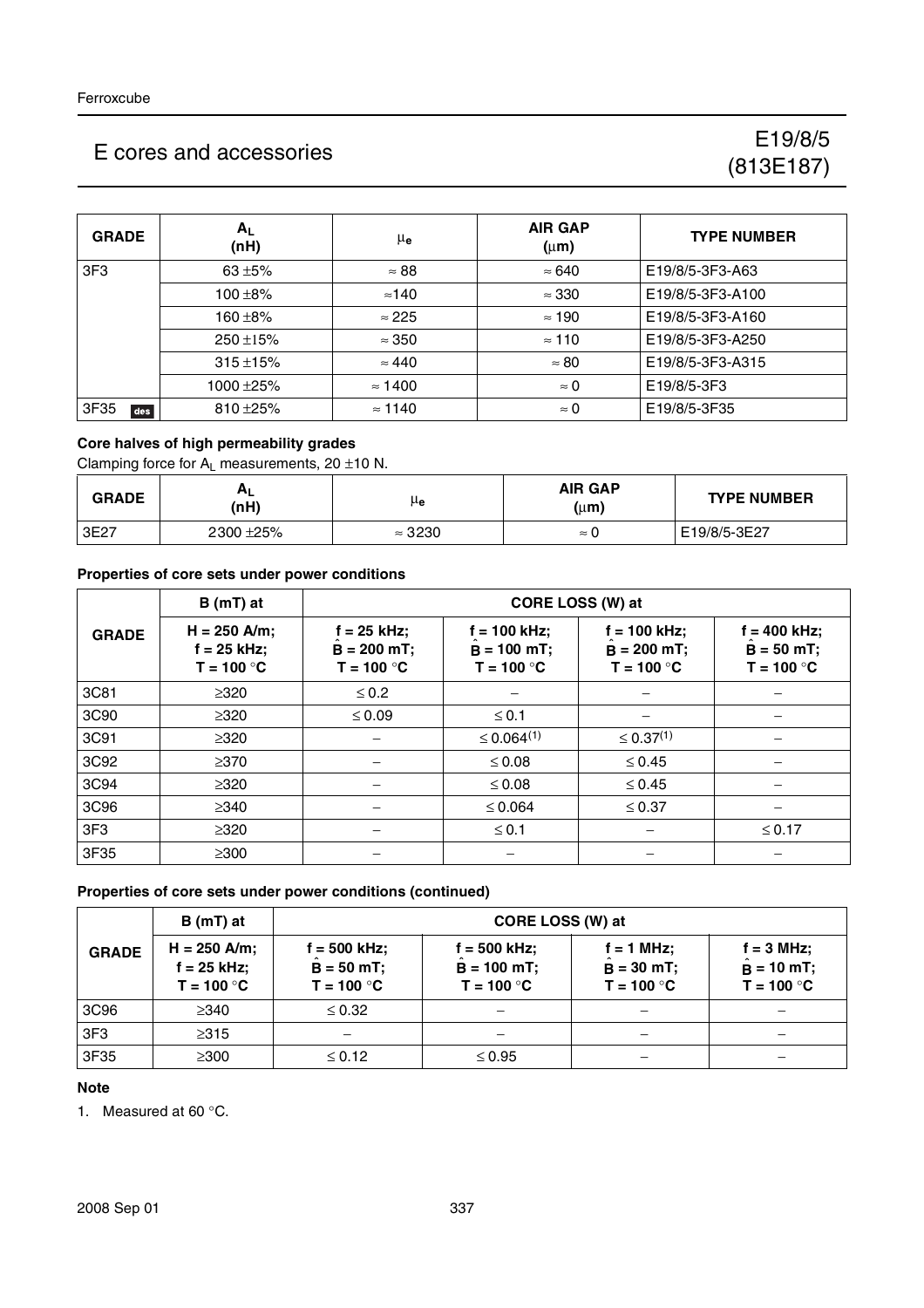## E cores and accessories E cores and accessories E cores and accessories

### **COIL FORMERS**

### **General data for E19/8/5 coil former without pins**

| <b>PARAMETER</b>              | <b>SPECIFICATION</b>                                                                                            |
|-------------------------------|-----------------------------------------------------------------------------------------------------------------|
| Coil former material          | polyamide (PA6.6), glass reinforced, flame retardant in accordance with<br>"UL 94V-2"; UL file number E41938(M) |
| Maximum operating temperature | 130 °C, "IEC 60085", class B                                                                                    |



#### **Winding data and area product for E19/8/5 coil forme without pins**

| <b>NUMBER OF</b><br><b>SECTIONS</b> | MINIMUM<br><b>WINDING</b><br><b>AREA</b><br>(mm <sup>2</sup> ) | <b>NOMINAL</b><br><b>WINDING</b><br><b>WIDTH</b><br>(mm) | <b>AVERAGE</b><br><b>LENGTH OF</b><br><b>TURN</b><br>(mm) | <b>AREA</b><br><b>PRODUCT</b><br>Ae x Aw<br>(mm $^{4}$ ) | <b>TYPE NUMBER</b> |
|-------------------------------------|----------------------------------------------------------------|----------------------------------------------------------|-----------------------------------------------------------|----------------------------------------------------------|--------------------|
|                                     | 33.0                                                           | 9.5                                                      | 37.9                                                      | 746                                                      | CP-E19/8/5-1S      |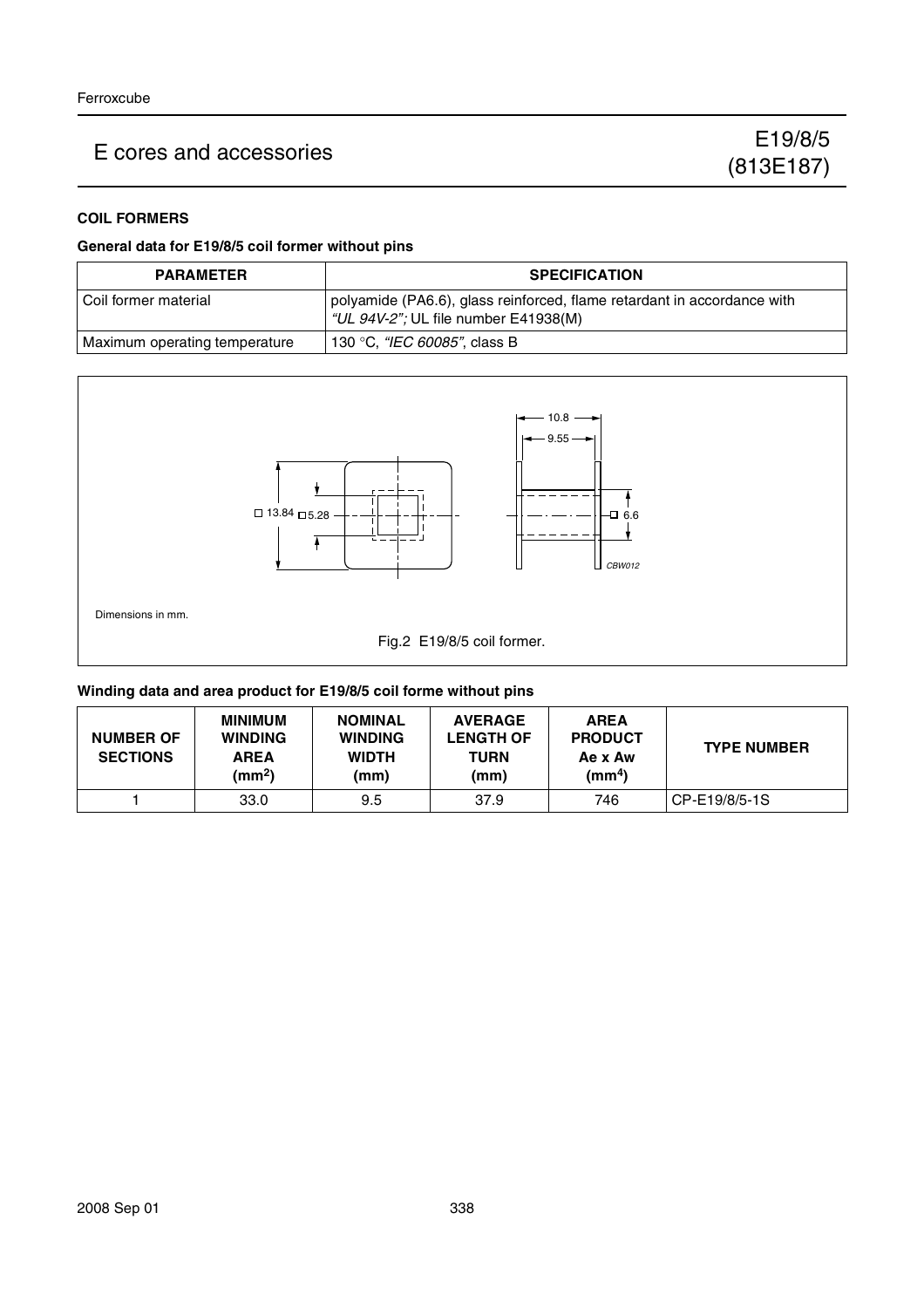## E cores and accessories Energy and accessories Energy E19/8/5

### **General data for 8-pins E19/8/5 coil former**

| <b>PARAMETER</b>              | <b>SPECIFICATION</b>                                                                                          |
|-------------------------------|---------------------------------------------------------------------------------------------------------------|
| l Coil former material        | polyamide (PA6.6), glass reinforced, flame retardant<br>in accordance with UL 94V-0; UL file number E41938(M) |
| l Pin material                | copper-zinc alloy (CuZn), tin (Sn) plated                                                                     |
| Maximum operating temperature | 130 °C, "IEC 60085", class B                                                                                  |
| Resistance to soldering heat  | "IEC 60068-2-20", Part 2, Test Tb, method 1B, 350 °C, 3.5 s                                                   |
| Solderability                 | "IEC 60068-2-20", Part 2, Test Ta, method 1, 235 °C, 2 s                                                      |



### **Winding data and area product for 8-pins E19/8/5 coil former**

| <b>NUMBER OF</b><br><b>SECTIONS</b> | <b>MINIMUM</b><br><b>WNDING</b><br><b>AREA</b><br>(mm <sup>2</sup> ) | <b>NOMINAL</b><br><b>WINDING</b><br><b>WIDTH</b><br>(mm) | <b>AVERAGE</b><br><b>LENGTH OF</b><br><b>TURN</b><br>(mm) | <b>AREA</b><br><b>PRODUCT</b><br>Ae x Aw<br>(mm <sup>4</sup> ) | <b>TYPE NUMBER</b>   |
|-------------------------------------|----------------------------------------------------------------------|----------------------------------------------------------|-----------------------------------------------------------|----------------------------------------------------------------|----------------------|
|                                     | 32.3                                                                 | 9.4                                                      | 40.9                                                      | 730                                                            | CPH-E19/8/5-1S-8PD-Z |